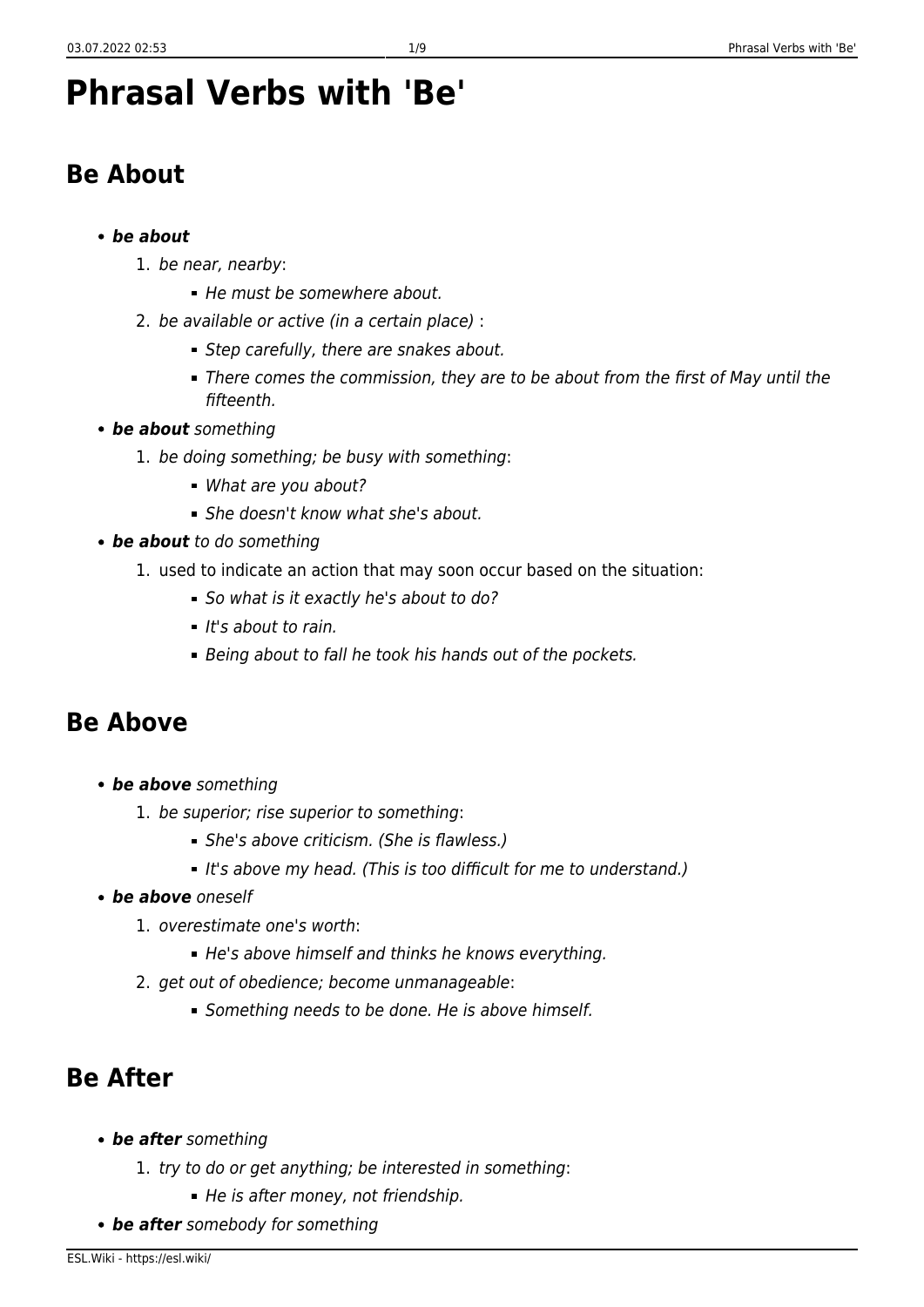- 1. pester someone with something:
	- He's always after me for something.

# **Be Against**

- *be against* somebody or something
	- 1. oppose somebody or something; object to somebody or something:
		- He wasn't against my doing it.
		- It is against my principles to tell a lie.

# **Be Ahead**

- *be ahead* of somebody or something
	- 1. be outrunning, winning or in a superior position compared to somebody or something
		- Development of transportation is far ahead of road infrastructure.

#### **Be At**

- *be at* somebody
	- 1. criticize or complain somebody in an annoying way; pester someone (with any request) :
		- **She was at me all evening for I came drunk again.**
		- He was at me to let him go outside. / He was at me about letting him go outside.
	- 2. be doing something; be busy with something; deal with something:
		- What are you at?
		- Who's been at my stuff? (Who touched / used my stuff?)

### **Be Away**

- *be away*
	- 1. be gone; be out of one's place:
		- I won't be away for long.
		- I'll be away to Simferopol for a few days.
	- 2. immerse in thoughts:
		- He is away in a world of his own.

#### **Be Back**

*be back*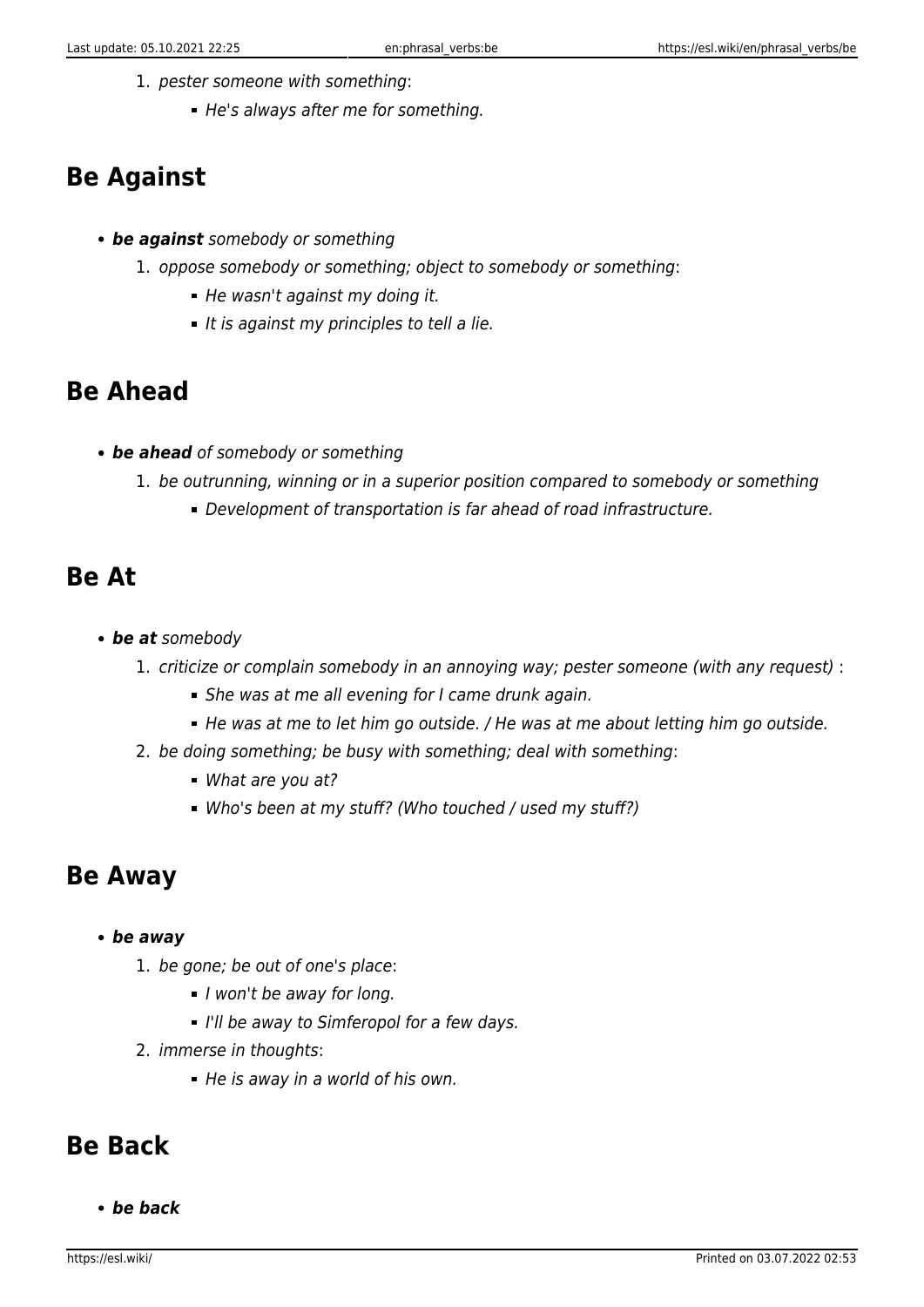- 1. return; come back:
	- I will be back soon.
- 2. come back into fashion; become popular again:
	- Oversized sunglasses are back again.

### **Be Behind**

- *be behind* (somebody, something)
	- 1. lag (behind somebody or something):
		- He's behind the times.
		- They are a powerhouse team and never give up even when they are behind in the score.
	- 2. be in arrears:
		- They're behind with their rent.
	- 3. support someone:
		- $\blacksquare$  I'm behind you all the way.

#### **Be Down**

- *be down*
	- 1. indicates a location below the current position (see also [Down vs. Up\)](https://esl.wiki/en/word_usage/up_vs_down):
		- The nearest bus stop is down the street, it's in three minutes on foot.
	- 2. go (temporarily) out of order:
		- Our home WiFi network is down.
- **be down** (to some quantity)
	- 1. finish; have a small amount; decline (to a certain level):
		- Crime is down. (The crime rate is dropping.)
		- We discovered that our water stock was down to two bottles.
- *be down* (with something)
	- 1. get sick with something:
		- $H$ e is down with the flu.
- *be down* (with somebody or something)
	- 1. be in agreement with someone or something; cooperate; get along with someone, enjoy something:
		- I'm down with your solution.
		- I'm down with this music.
		- $-$ Are we going for a walk?  $-$ I'm down.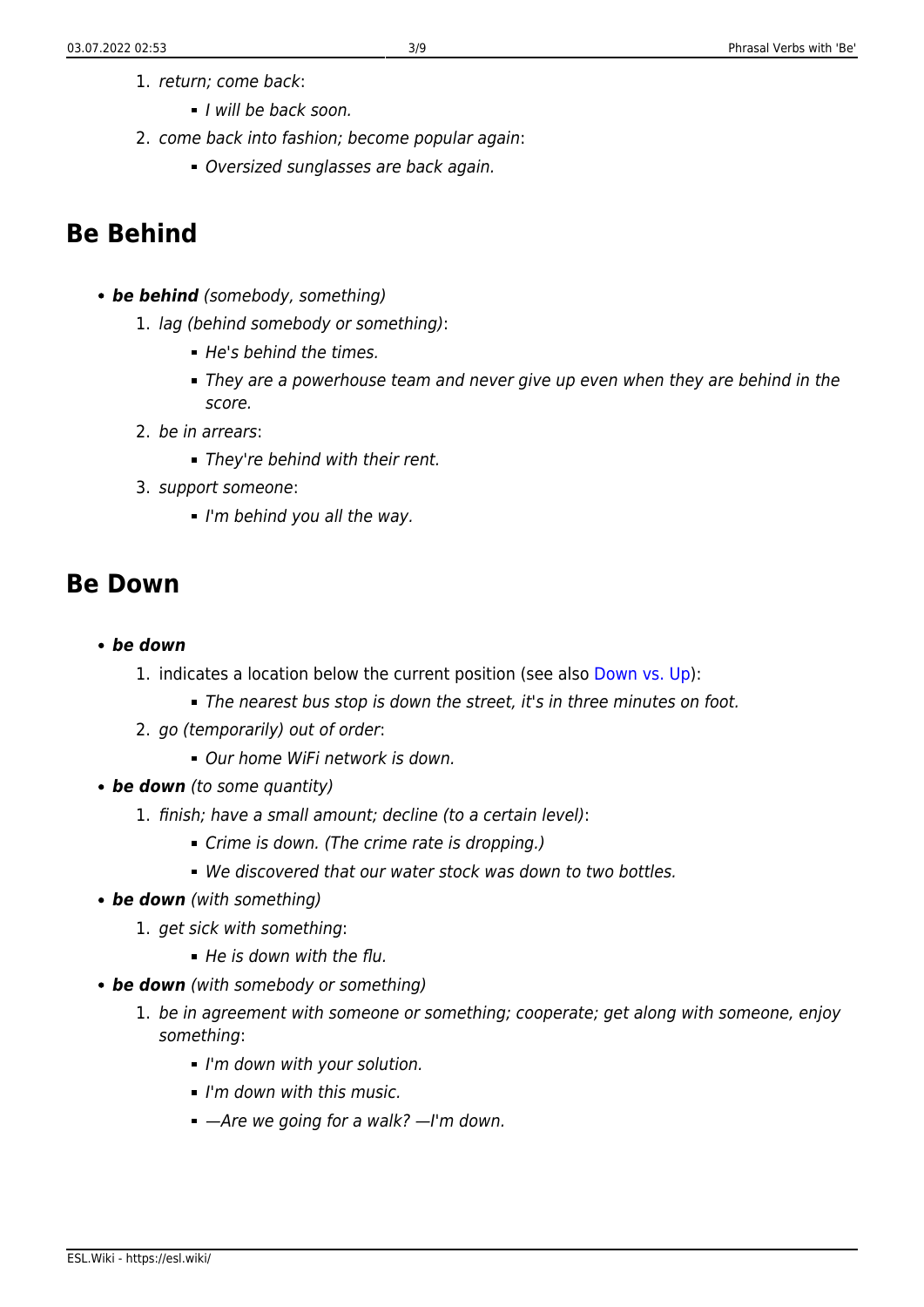### **Be Down and Out**

#### *be down and out*

- 1. be exhausted; be helpless :
	- I'm not so down and out that I can't handle this.
- 2. be in need; be without funds:
	- For years she had been down and out in Los Angeles, singing for \$5 a night.

#### **Be For**

- *be for* somebody, something
	- 1. be on someone's side; support anyone, anything:
		- $\blacksquare$  I'm all for what you say.
		- I was for giving her another chance.
	- 2. be a cause; be a harbinger of something:
		- It can't be for nothing!
		- Maybe it's all for the best.

#### **Be In**

- *be in*
	- 1. be at home; be in place:
		- (At) what time are you in tomorrow?
		- I have said I'm in for no one.
	- 2. be involved, join in an activity:
		- Are you in? Are you with us (in business)?
	- 3. be in fashion:
		- Oversized sunglasses are in this year.
	- 4. to be in jail:
		- He was in for fraud.

# **Be In For**

- *be in for something*
	- 1. be waiting for something:
		- What are we in for this today?
		- Having come home she was in for a surprise.
	- 2. be involved in something; take part in something:
		- $\blacksquare$  He has no idea what he is to be in for.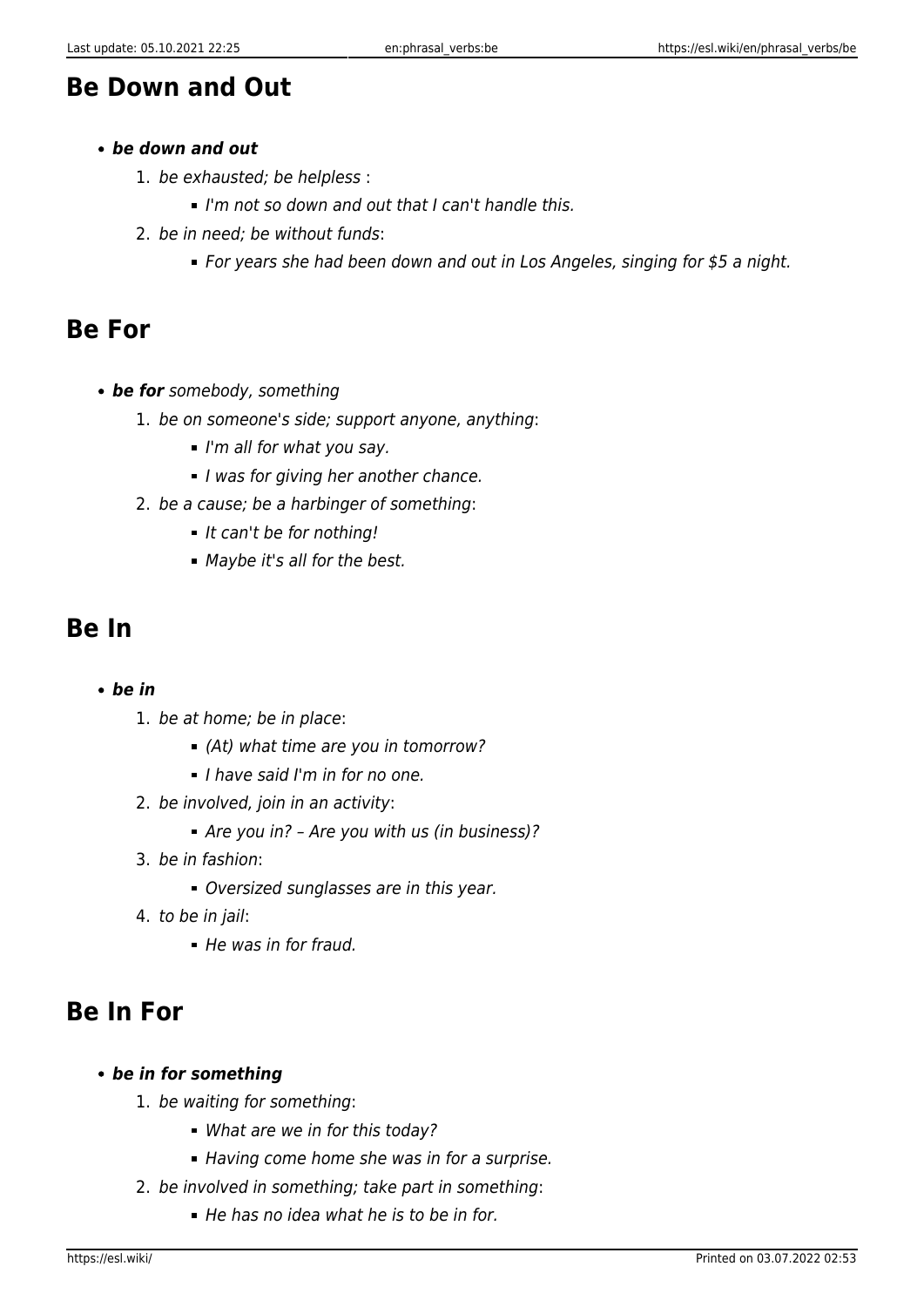#### **Be Into**

- *be into* somebody or something
	- 1. love; like; be carried away by someone or something :
		- He's into his new neighboress.
- *be into* something
	- 1. be involved in something:
		- I don't care what he's into.

# **Be Of**

- *be of* something
	- 1. be determined by some sign: be of interest  $=$  be interesting; be of use  $=$  be useful:
		- **Please let me know if I can be of help.**
		- I was of two minds whether to leave or to stay.
		- They were all of a size (one size / the same size).
		- Benefits may be of two types: cash benefits and benefits in kind.
	- 2. belong to something:
		- I am of Ireland.
	- 3. be made of something:
		- $It is of wood.$

# **Be Off**

- <span id="page-4-0"></span>*be off*
	- 1. be canceled:
		- I must call my wife, tell her our date night $(1)$  is off.
		- If I don't see some results by tomorrow, the deal is off.
	- 2. be turned off; be switched off:
		- The electricity is off.
	- 3. be free of any business:
		- I will be off by 5 o'clock today.
	- 4. be confused; not be at one's best; be out of luck :
		- **I've been a little off these last few days.**
- *be off* (to somewhere)
	- 1. go; go away (somewhere):
		- Be off! (Get out!)
		- I must be off.
		- Well, I'm off to bed.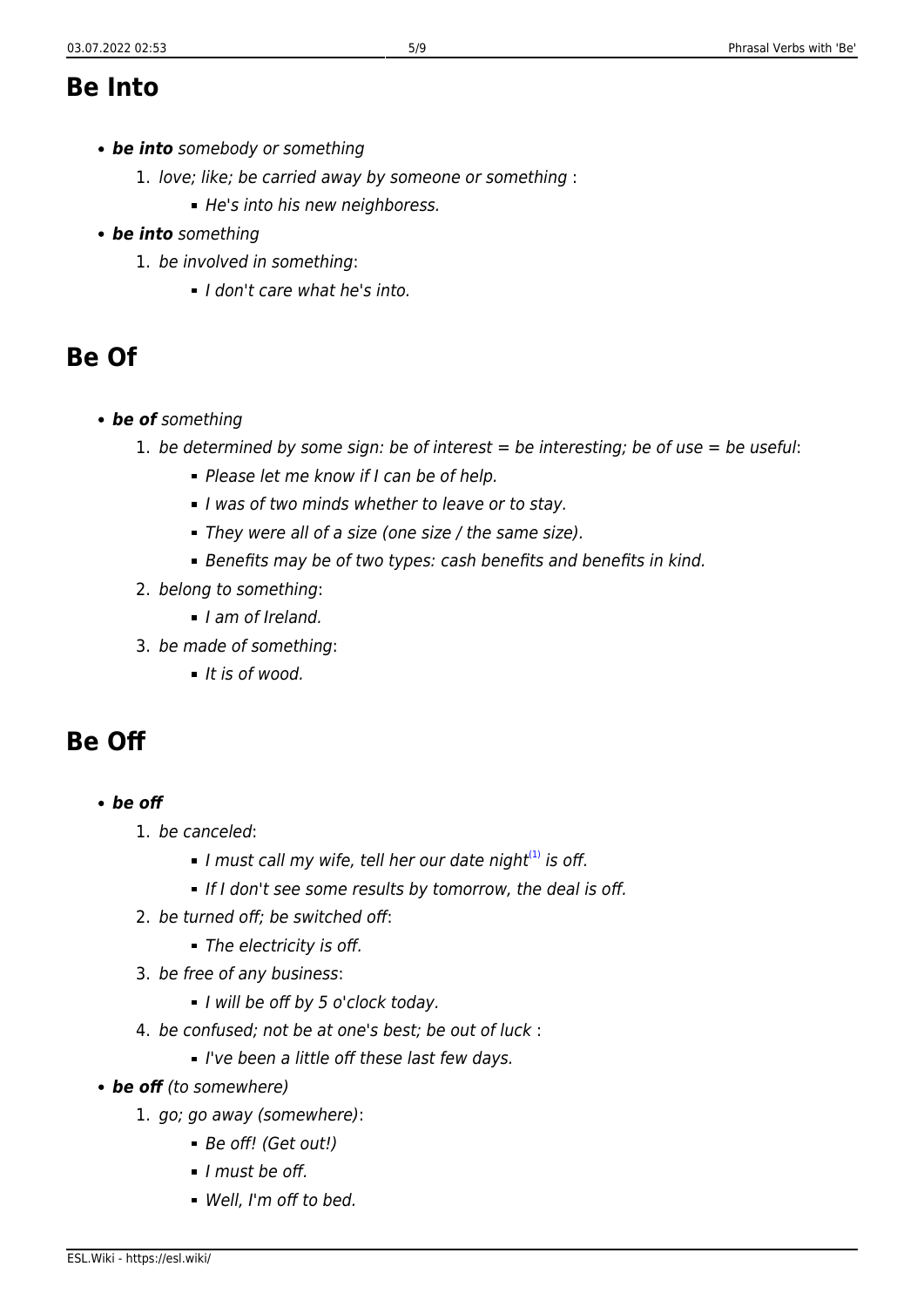#### *be off* something

- 1. lose interest in something; quit (about the habit):
	- When you are ill you can be off your food.
	- I've been off cigarettes for two years.
- 2. figuratively: be outside of something, be without something:
	- He's been off his game this last couple of days. (He's not been in his best shape.)
	- Don't be off your quard. (Don't be careless.)
	- Are you off your head?

### **Be On**

- *be on*
	- 1. happen; take place:
		- Join our mailing list, so you know about what's on in our community.
	- 2. be on display; be on show; be on exhibit:
		- The film is on in a few minutes.
	- 3. be turned on; be switched on:
		- The electricity is on.
- *be on* something
	- 1. figuratively: be in something, be with something:
		- It's nice to know someone here is on his game. (It's nice to know that someone here knows what to do.)
		- Our experienced team are on hand to advise you on any questions. (Our experienced team is always ready to advise you on any questions.)

### **Be On About**

- *be on about* something
	- 1. hint, imply; talk about something (in a long or unintelligible conversation) :
		- What is he on about? (What is he talking about. / What does he mean?)
		- I have no idea what he's on about.

# **Be Out**

- *be out*
	- 1. open up, become known:
		- It's no use keeping the truth back. Everything will be out anyway.
	- 2. leave a certain place (usually for a short time; not be at home, at work, and the like):
		- He's out at the moment.
		- I told you, I'm out to lunch.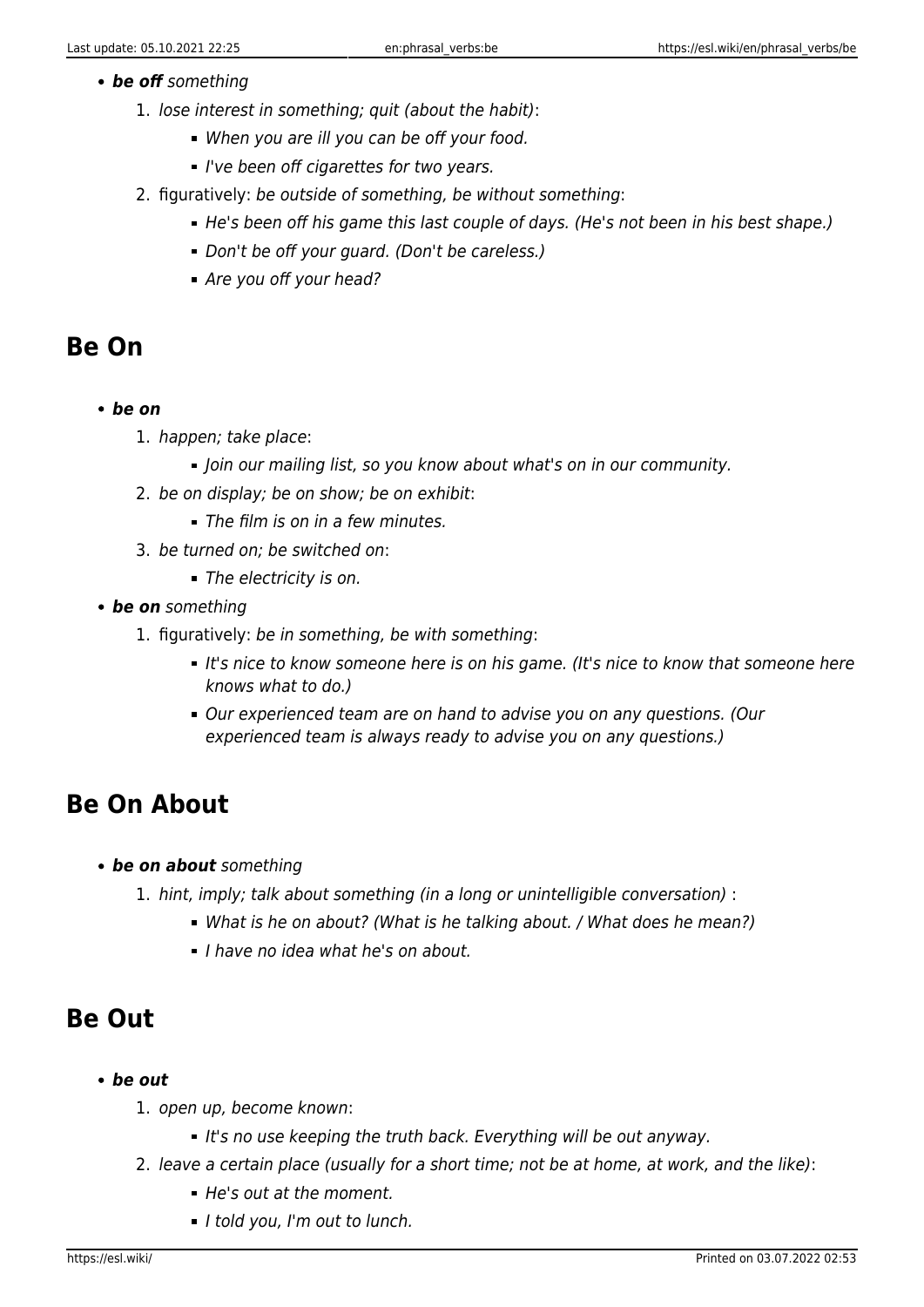- 3. do not have (enough); lack:
	- Something is out here. (Something is missing here.)
	- I'm out of cigarettes.
- *be out* to do something
	- 1. colloquial intend, decide to do something:
		- She's out to prove herself. (She's going to show what she's capable of.)
- *be out* of something
	- 1. go beyond the boundaries or the limits of anything:
		- If something is out of range it is too far away to be reached or detected.

# **Be Out and About**

- *be out and about*
	- 1. go to the active phase after rest or an ordinary state; get better (come back to normal); become available after a breakdown:
		- You need to be out and about, mate.
		- I usually read books if I'm not out and about.
		- I'm glad you are out and about again after the operation.
		- He decided it wouldn't be foreseeing for him to be out and about now.
		- The snake season is upon us, which means snakes will soon be out and about after a long period of hibernation – hungry and in search of food.<sup>[\[1\]](#page-8-1)</sup>
		- Your car will be out and about in an hour.
	- 2. go out into the light, into circulation; become available :
		- Our postcards and posters will soon be out and about giving you all the details of  $O(1)$  event  $^{[2]}$  $^{[2]}$  $^{[2]}$

# <span id="page-6-1"></span><span id="page-6-0"></span>**Be Up**

- *be up*
	- 1. be on your feet; wake up; stay awake :
		- Usually I'm already up at seven o'clock.
	- 2. happen, take place; be relevant:
		- What's up?
		- If Is the offer still up for grabs?
	- 3. climb, be on top, reach a high position:
		- Gasoline prices are up about 40 cents in a month.
		- He is up in his room.
		- She is up in years, but she has a huge spirit.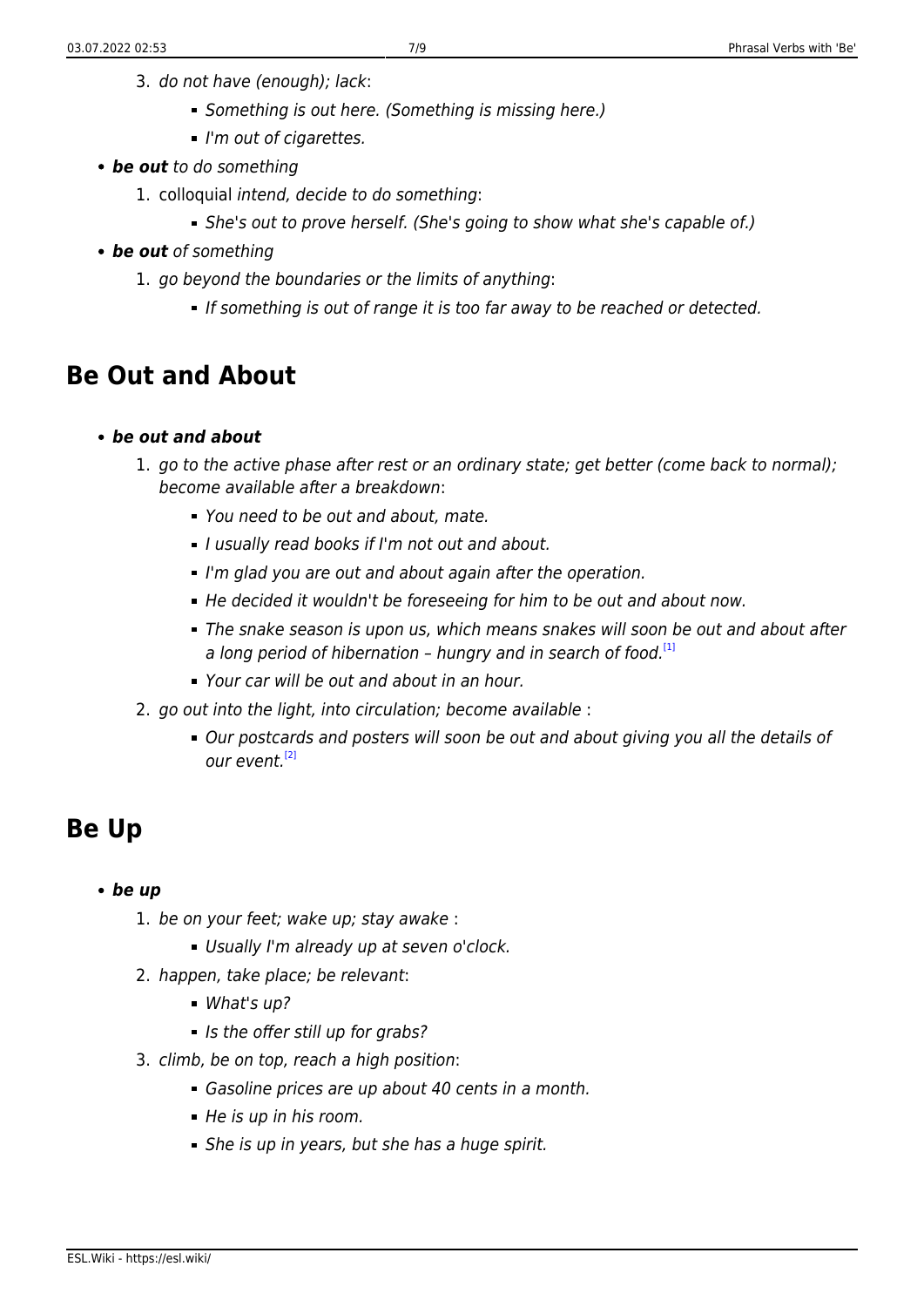### **Be Up For**

- *be up for* something
	- 1. be in the mood to do something; be ready for anything:
		- Are you up for shopping?
		- I think he's up for the challenge.
	- 2. figuratively: be under some action:
		- This house is up for sale.
		- This isn't up for discussion anyway.
		- All facets of the matter has been up for review.

# **Be Up To**

- *be up to* something
	- 1. be capable, ready for something :
		- I think he's up to the challenge.
		- $I'm$  not sure that I'm up to the job.
		- $I'm$  not up to waiting that long.
	- 2. meditate doing something, conceive something :
		- I have to know what she is up to.
	- 3. be dependent, be determined by something:
		- $I$  It's up to me, not to you, to decide that.
		- Now it's all up to you.
		- That one's life is up to oneself is a pivotal developmental epiphany.

# **Be With**

- *be with* somebody:
	- 1. agree with someone; support, be on someone's side:
		- I am entirely with you in this.

#### **See also**

- [The grammar of the use of the verb 'Be'.](https://esl.wiki/en/word_usage/be)
- [Conjugation of the verb 'Be'.](https://esl.wiki/en/word_usage/conjugation_of_be)
- [Dictionary entry for the verb 'Be'.](https://esl.wiki/en/dict/be)
- [Formation and use of phrasal verbs.](https://esl.wiki/en/grammar/phrasal_verb)
- [Understanding the meaning of prepositions and adverbs in phrasal verbs.](https://esl.wiki/en/phrasal_verbs/understanding_phrasal_verbs)